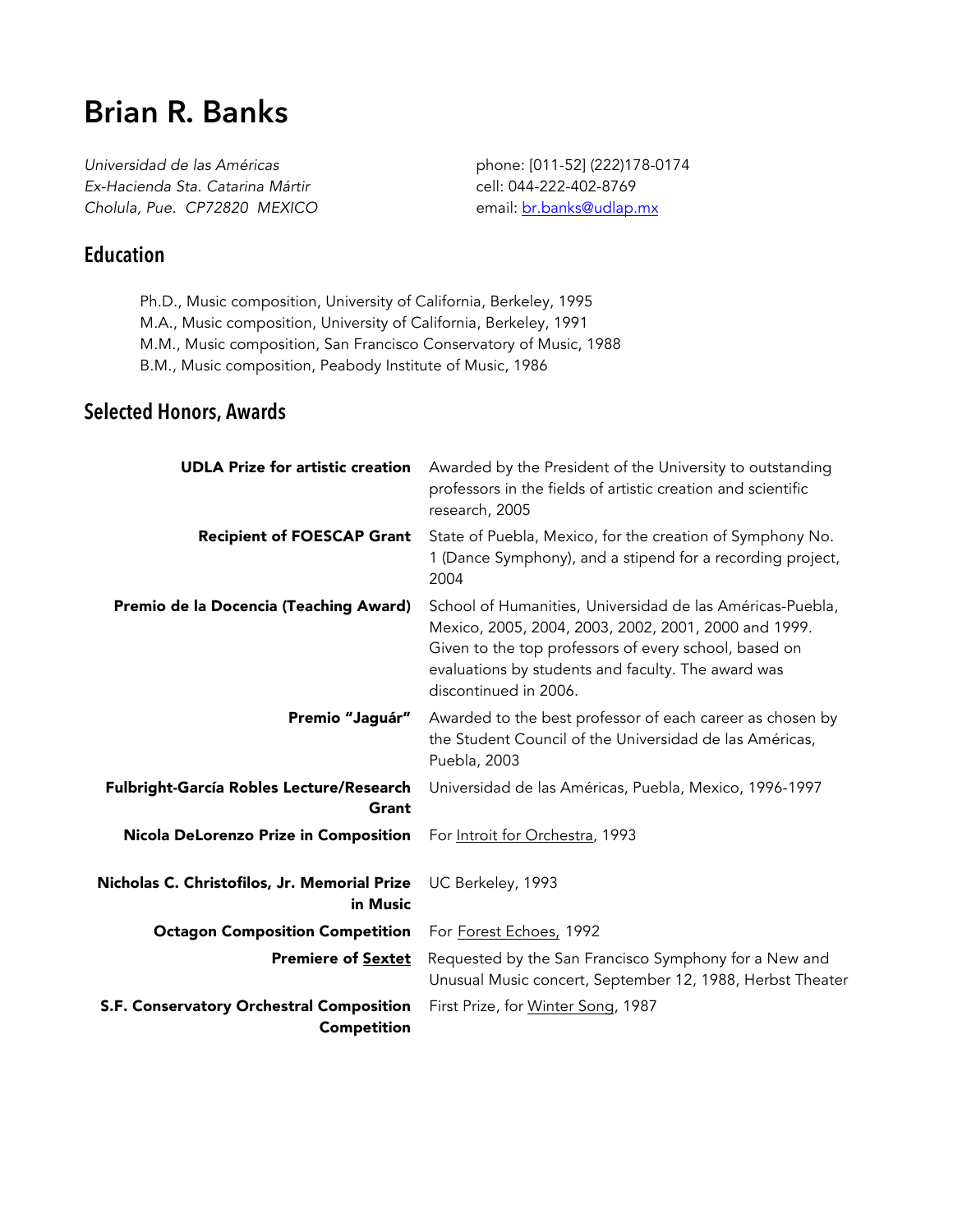# **Recordings**

| Brian Banks: A Bonsai Garden                                                           | Recording of seven chamber works (UDLAP), 2012.                                                                                  |
|----------------------------------------------------------------------------------------|----------------------------------------------------------------------------------------------------------------------------------|
| Serenata No. 1                                                                         | Recorded by the North/South Chamber Orchestra,<br>directed by Max Lifchitz, Released in 2011 as part of the<br>CD Crosscurrents. |
| <b>Veracruz Preludes</b>                                                               | Recorded by guitarist Manuel Espinás as part of his disc<br>Preludios (FONCA-CONACULTA, 2010)                                    |
| <b>Brian Banks: Sonatas and Preludes</b>                                               | Five works recorded by pianist Geoffrey Burleson,<br>Centaur Records, 2008                                                       |
| <b>Piano Trio</b>                                                                      | Recorded by the Trio de las Américas on their disc<br>Alusiones (Quindecim Records QD 06198, 2006)                               |
| Cinco canciones con poemas de Juan Ramón<br>Jiménez                                    | Recorded by the Chamber Chorus of the Universidad de<br>las Américas, Puebla (Quindecim Records QD 03179,<br>2003)               |
| <b>Destierros (Blues Tropes)</b>                                                       | World premiere recording (Espejo/Mirror) by Ensamble<br>SIGNOS (Quindecim Records QP 097, 2003)                                  |
| A Night                                                                                | Recorded by Nancy Ellen Ogle and Ginger Yang Hwalek<br>(Capstone Records CPS-8683, 2000)                                         |
| <b>Sanctus from St. Francis Mass</b>                                                   | Recorded by the San Francisco Choral Artists (SFCA<br>0595-2, 1999)                                                              |
| <b>Forest Echoes</b>                                                                   | Recorded by the Octagon Ensemble for Albany Records<br>(Troy 133, 1994)                                                          |
| <b>Publications</b>                                                                    |                                                                                                                                  |
| Quam pulchra es, after Dunstable                                                       | For SATB chorus, (PRB Productions, California, 1994)                                                                             |
| Voces super Speciosa facta es                                                          | For ATB chorus with 1 alto & 2 tenor soloists, (PRB Prod.,<br>CA, 1994)                                                          |
| <b>The Beatitudes</b>                                                                  | For SATB chorus with SATB soloists, (PRB Productions,<br>California, 1992)                                                       |
| "La distance du populaire: les cadres dans<br>"Ocho por Radio" de Silvestre Revueltas" | Published in the book Les Amériques en crise de<br>croissance edited by Jean-Paul Barbiche. Paris:<br>L'Harmattan, 1999          |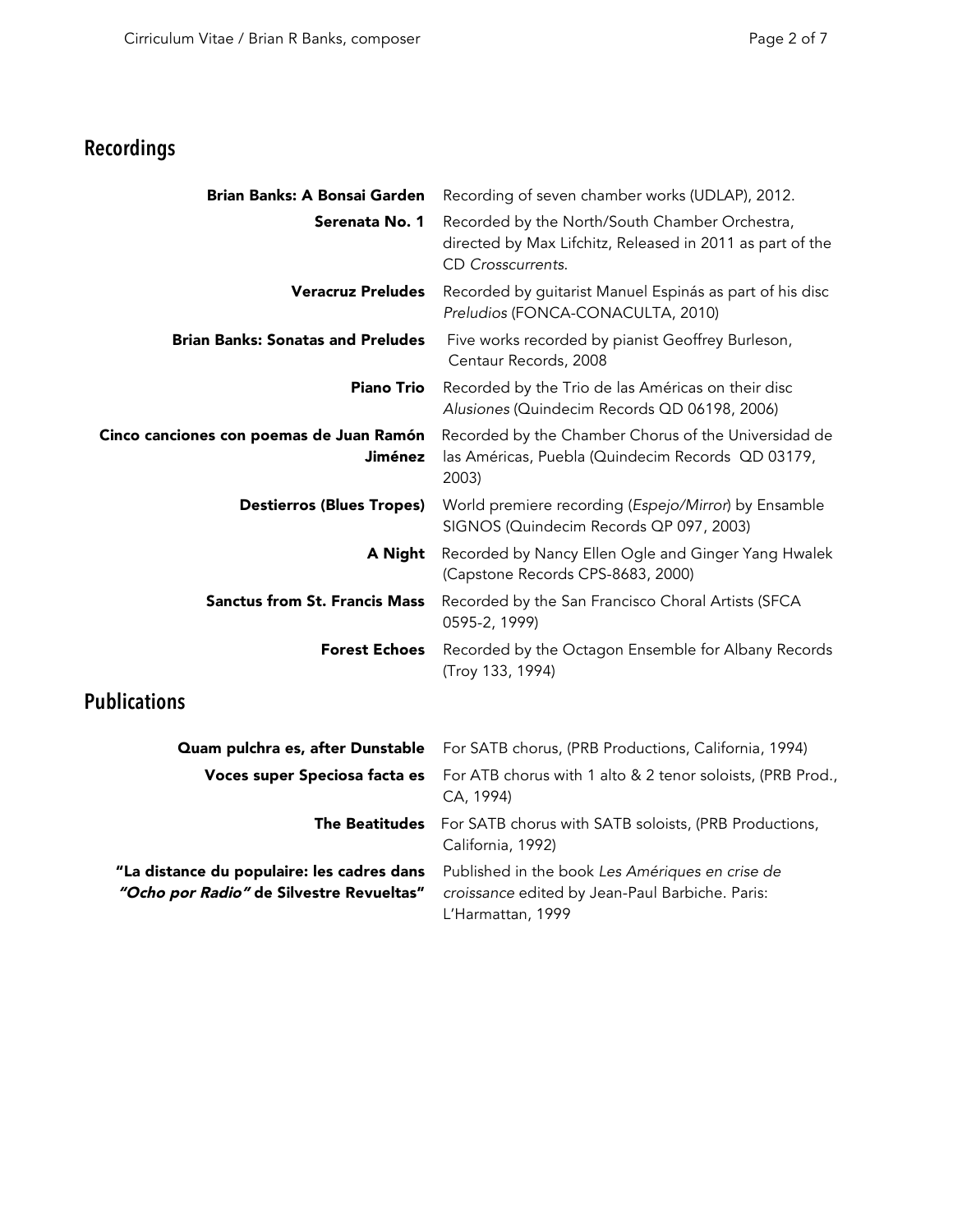#### **Commissions**

,

| <b>Destierros (Blues Tropes)</b> | (flutes, clarinets, violin, cello and contrabass)<br>Commissioned by Ensamble Signos, recording project<br>funded by the Rockefeller Foundation U.S.-Mexico Fund<br>for Culture, 2001-02 |
|----------------------------------|------------------------------------------------------------------------------------------------------------------------------------------------------------------------------------------|
| <b>Siete Nostalgias</b>          | (cello and piano) Commissioned by the Duo Hermida-Ito,<br>1997                                                                                                                           |
| <b>Decline and Fall</b>          | (violin/viola, piano, percussion) Commissioned by the<br>Abel-Steinberg-Winant Trio, 1995                                                                                                |
| <b>Noche Oscura</b>              | (soprano solo) Commissioned by Boston soprano Maria<br>Tegzes, 1993                                                                                                                      |
| Voces super Speciosa facta es    | (ATB chorus, soloists) Commissioned by the U.C. San<br>Diego Collegium Musicum, 1992-1993                                                                                                |
| The Beatitudes                   | (SATB chorus and soloists) Commissioned by the U.C.<br>Berkeley Chamber Chorus, 1991                                                                                                     |

#### **Selected Professional and Festival Performances**

San Andrés Preludes for piano solo was selected for premiere in the XXXVI Foro de Música Nueva "Manuel Enríquez" Sala Xochipilli, Mexico City, 17 May 2014, Mauricio Nader, piano.

U.S. Premiere of the **Piano Sonata No. 4** by pianista Max Lifchitz 5 May 2014, as part of the North/South Consonance concert season in New York City.

Hommage à Arvo Pärt for oboe and quitar was premiered in a series of concerts in February 2014 by oboist Carmen Thierry and guitarist Roberto Limón. Feb. 13: Museo Iconográfico del Quijote Guanajuato; Feb. 15: Sala Ponce del Palacio de Bellas Artes, Mexico City; Feb. 16: Museo Nacional de Arte, Mexico City; and Feb. 19: Teatro del Fuego Nuevo Universidad Autónoma de México, Iztapalapa.

**String Quartet No. 4** was premiered by the Camerata Gioia at the Sala Manual M. Ponce in the Conservatory of the State of Puebla on 18 October 2013.

A concert of four premieres: Sendas de Oku No. 1 by cellists Juan y Tadao Hermida, Sendas de Oku No. 2 by Tadao Hermida, Sendas de Oku No. 3 by cellists Tadao and Tadashi Hermida and pianist Misa Ito, and Sendas de Oku No. 5 by Misa Ito, on 11 April 2012 in the Capilla del Arte, Puebla, Pue.

Performances of the song **El Silencio** by soprano Nancy Ellen Ogle and pianist Ginger Yang Hwalek, 11 February 2012 (Rockford, Ill.), and further performances in Augusta, Maine and New York City.

String Quartet No. 2 received its world premiere in the Festival de Mayo, with performances on May 21, 2011 in Autlán, Jalisco and May 28 in Colotlán,. By the Quartet "Cuerdas Revueltas."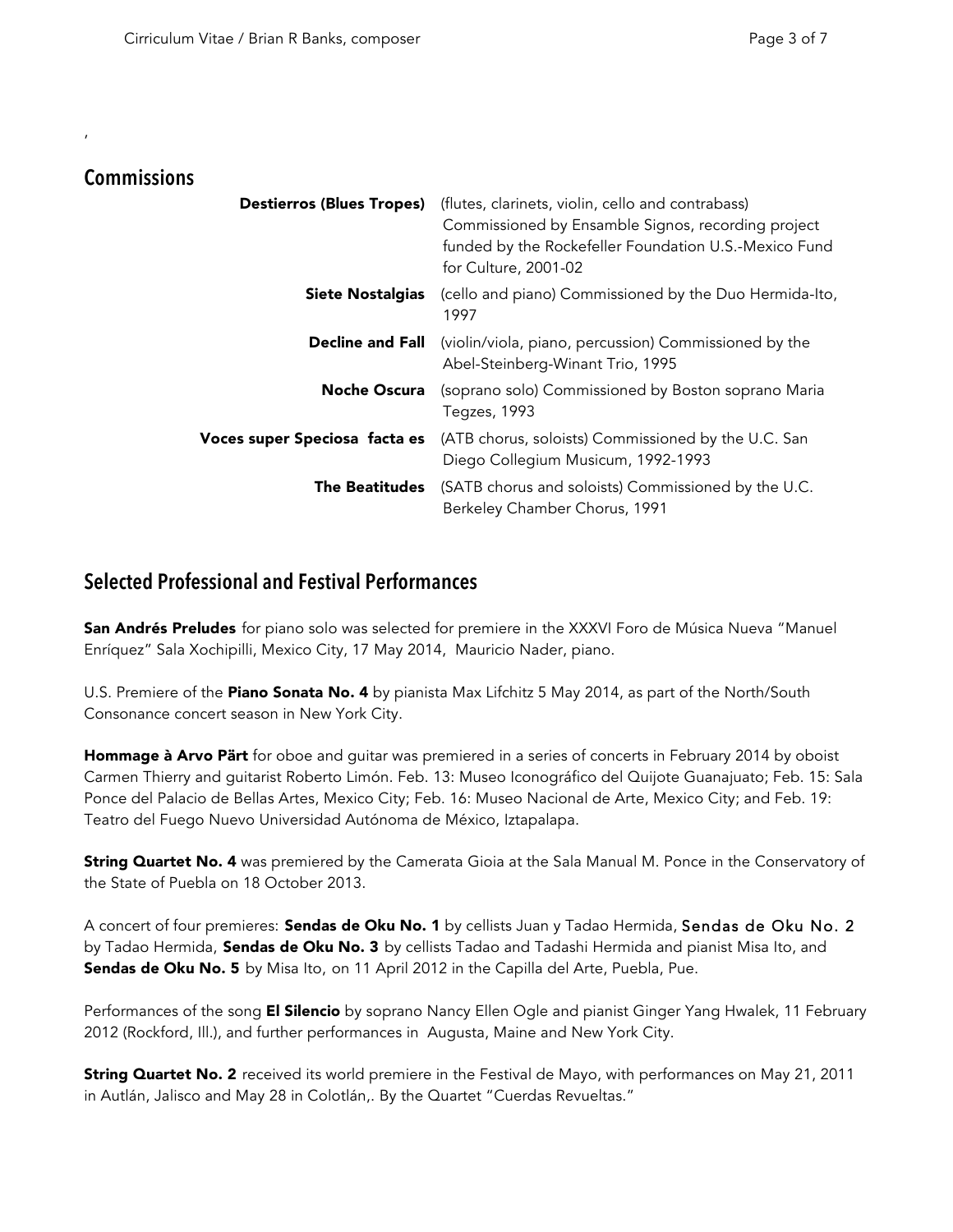Sonata "Mosaico" for guitar was premiered by Manuel Espinás in the Festival Discantus en the Teatro de la Ciudad, Puebla, Pue. on October 17, 2010. The work was also selected for performance in the 2011 Foro de Música Nueva "Manuel Enríquez," 28 May 2011 in the Sala Ponce, Mexico City, Roberto Limón, guitar.

A Bonsai Garden-Set V written for and premiered by "Ensamble 3" on September 8, 2010 at the Capilla del Arte in Puebla, Pue.

World premiere of the **Sonata for cello and piano** by cellist Juan Hermida and pianist Misa Ito took place as part of the XXXII Foro de Música Nueva "Manuel Enríquez" June 5, 2010, in the Sala Xochipilli, México City.

Piano Sonata No. 4 was premiered by Ana María Tradatti at the XXXI *Foro de Música Nueva "Manuel Enríquez"* on May 27, 2009, in the Auditorio Blas Galindo, México City.

**Sonata for Violin and Piano** had its world premiere at the Weill Recital Hall, New York City on April 12, 2006 as part of the Velia Festival, with Julio Saldaña, violin and Sergio Marchegiani, piano.

Danza sinfónica (fourth movement of Symphony No. 1) received its world premiere by the Orquesta Sinfónica del Estado de Puebla. Sept. 26 and 28, 2003 in the Museo de Arte Virreinal, Puebla, Juan Manuel Arpero, conducting.

Destierros performed by the Ensamble SIGNOS in the Foro Internacional de Música Nueva Manuel Enríquez, May 6, 2003 in the Sala Ponce, Instituto Nacional de Bellas Artes.

Solo Concert of Vocal and Choral works. April 26, 2002 at Minsky Recital Hall, Orono, ME. Works for voice and piano: *Merton Songs*, *Cummings songs*, selected individual songs to texts by Cummings, Blake and Sandberg, and the premiere of *Five Songs to Poems by Emily Dickinson*. Works for chorus: *Quam puchra es*, *Sanctus from St. Francis Mass*, and the world premiere of *Veni Sancte Spiritus*.

Decline and Fall. Performed on May 27 2001 as part of the Foro Internacional de Música Nueva in Mexico City. Originally premiered by the Abel-Steinberg-Winant Trio on May 1, 1998 at Mills College, Oakland, CA.

Five Pentatonic Preludes. Premiere performance by pianist Geoffrey Burleson on February 14, 2001 at Slosberg Recital Hall, Brandeis University.

Piano Trio. Premiered by the Trio de las Américas on November 23, 2000 as part of the Festival Internacional de Música in Puebla, Mexico.

Concerto for Cello and Winds. Premiered by cellist Juan Hermida and La Camerata at Festival Camarissima, Auditorio Blas Galindo, Mexico City on September 25, 1998, conducted by Jesus Medina.

Pacific Time. Premiered by La Camerata at the XIX Foro Internacional de Música Nueva "Manuel Enríquez", Auditorio Blas Galindo, Mexico City, May 23, 1997.

Ghosts (an exorcism). Performed by Phantom Arts Ensemble of Boston, MA, March 22, 1997.

Three Madrigals. Premiered by the Coro de Madrigalistas del Instituto Nacional de Bellas Artes, November 28, 1996 at the Ex-Templo San Jerónimo, Mexico City, conducted by Brian Banks.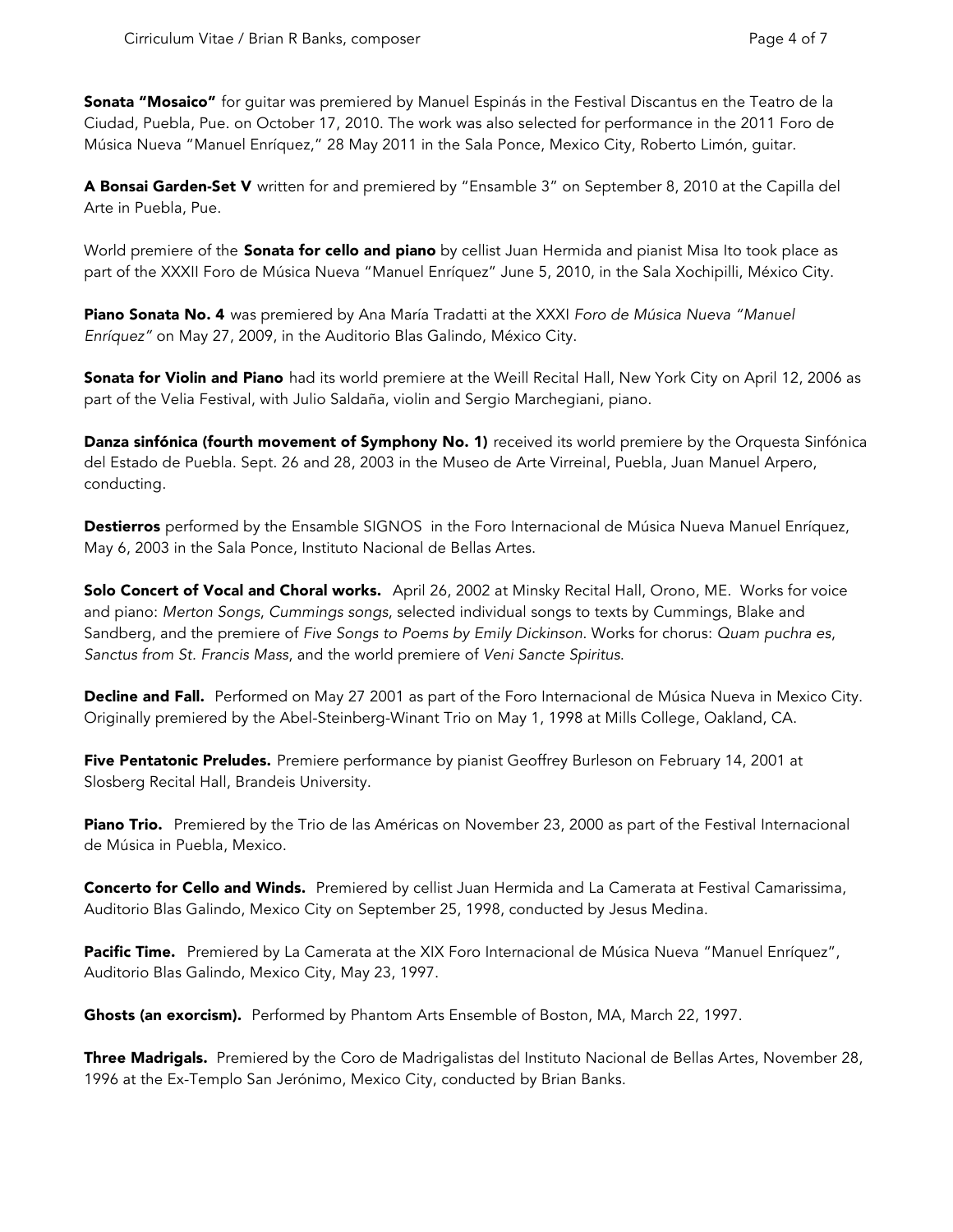Willamette Clausulae. Written for the 1994 Oregon Bach Festival and premiered on July 6, 1994 at the Hult Center, Eugene, OR, conducted by Alistair Neale.

Mountain Triptych. Performed by the S. F. Contemporary Music Players, conducted by Stephen L. Mosko, October 11, 1993.

#### **Articles, Conference Papers, Presentations**

VI Festival Internacional de Música y Musicología, Ensenada, B.C., 2008—Lecturer and guest professor.

"Listening to Revueltas" read at the College Music Society's Third International Conference on June 25, 2003 in Tilajari, Costa Rica.

"La educación del compositor dentro de un contexto universitario" read at the Jornadas Académicas sobre la Enseñanza Profesional de la Música on January 13, 2000, at the Conservatorio Nacional de Música, Mexico City, Mexico.

"La distance du populaire: les cadres dans "Ocho por Radio" de Silvestre Revueltas", published in the book *Les Amériques en crise de croissance* edited by Jean-Paul Barbiche. Paris: L'Harmattan. 1999.

"La distancia de lo popular: los marcos en Ocho por Radio ", read (in Spanish) at the second Coloquio Internacional Silvestre Revueltas on August 27, 1998 at the Escuela Nacional de Música, UNAM, Mexico City.

Mexican Music of the 1980s and 90s, presentation given at the University of California at Berkeley on May 1, 1998.

"Mexico and the United States: four composers and their encounters with the music of everyday life", read at the 2nd Congress of the Americas, February 27, 1997 at the Universidad de las Américas, Puebla, Mexico.

"La música en México y en los Estados Unidos: un estudio comparativo", a series of three seminars presented to the music faculty of the Universidad Autónoma de Tamaulipas on November 28 & 29, 1996 in Tampico, Mexico.

Roundtable participant: La sistema educativa de música en México, November 22, 1996 at the Universidad de las Américas, Puebla, Mexico.

"Structured Chaos: Strophic Forms in Charles Ives' Concord Sonata", read at the second West Coast Conference of Theory and Analysis on April 17, 1993 at the University of Oregon.

"L'Impersonnalité du Matérial : The Origins of Boulez's Notations for Orchestra", read at the West Coast Conference of Theory and Analysis on April 11, 1992 at the UC Santa Barbara.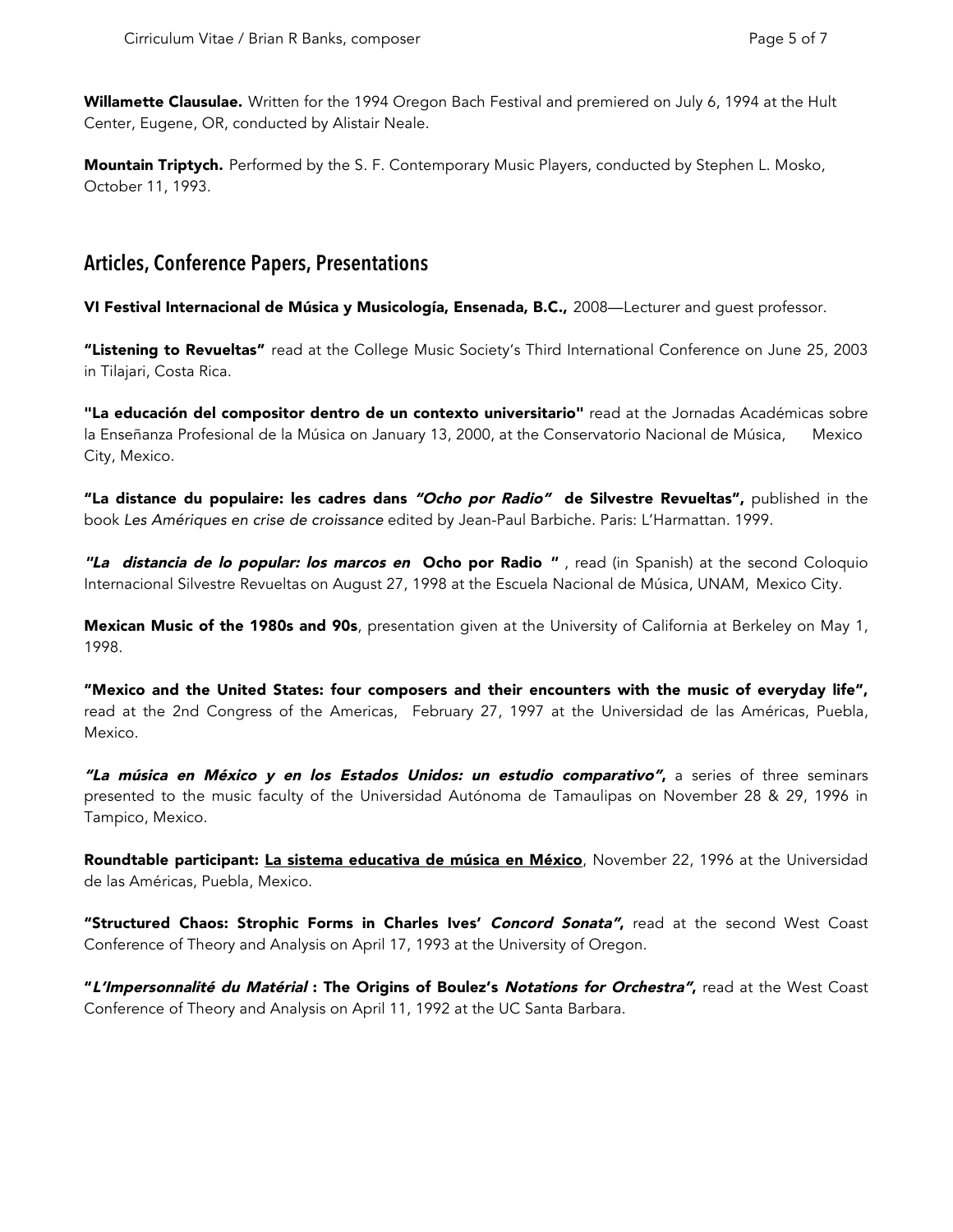#### **Music Festivals**

Oregon Bach Festival, 1994—Resident Fellow, June 17-July 11 Charles Ives Center for American Music, 1993—Resident Fellow, August 20-26 June in Buffalo, 1993—Resident Fellow May in Miami Music Festival, 1993—Resident Fellow Aspen Festival 1992—Aspen Center for Composition Studies, June-July Festival Boulez 1989 (UCLA)—Resident Fellow, May 22-28

## **Other Professional Activities (selected)**

Co-Founder, Cabal, new music group, 1994 President, Composerama! Grad. student composers group. Responsible for funding, publicity and programming Graduate Committee Student representative, 1991-92, UC Berkeley Treasurer 1983-84, Phi Mu Alpha Sinfonia: Kappa Chapter. Member since 1983 Member, American Music Center, College Music Society, Broadcast Music, Inc. (BMI)

### **Recent Employment, Teaching Experience**

Professor of Music, Composer-in-Residence, Universidad de las Américas, Puebla, Mexico, 1997present. Teaching courses in Composition I and II, Orchestration, Advanced Theory III and IV, Musical Analysis, Modal and Tonal Counterpoint, Collaboration: Music and Dance, The Music of the Beatles; Jazz History, Selected Themes in Popular Music, and Advanced Ear Training; and from 1997-1999 Director of the UDLA Chamber Chorus.

Master Classes in the National Conservatory of Music, Mexico City - April 1 and 29, 2008. Subject matter

included works by American composers (Charles Ives, Duke Ellington, Aaron Copland, Morton Feldman, Terry Riley and Philip Glass), as well as my own music.

Course for the Masters Degree Program in Music at the Universidad Veracruzana - History of  $20<sup>th</sup>$ Century Music, Xalapa, Ver., Spring 2004

**Master Class in Composition** as part of the "Festival Internacional de Música en Morelia," 1999.

Visiting Fulbright Professor, Universidad de las Américas, Puebla, Mexico, 1996-1997.

Assistant to the Music Director, San Francisco Contemporary Music Players, 1992-1995. Responsible for writing program notes, scheduling and facilitating rehearsals (including conducting/coaching).

Internship Program Director, San Francisco Contemporary Music Players, 1993-1995. Selected high school-age musicians, chose music, coached and conducted rehearsals and performances.

**Instructor, UC Berkeley.** Courses included harmony for music majors, 1<sup>st</sup> and  $2^{nd}$  term, musicianship courses for majors and non-majors (completely responsible for curriculum and grading), 1991-1995.